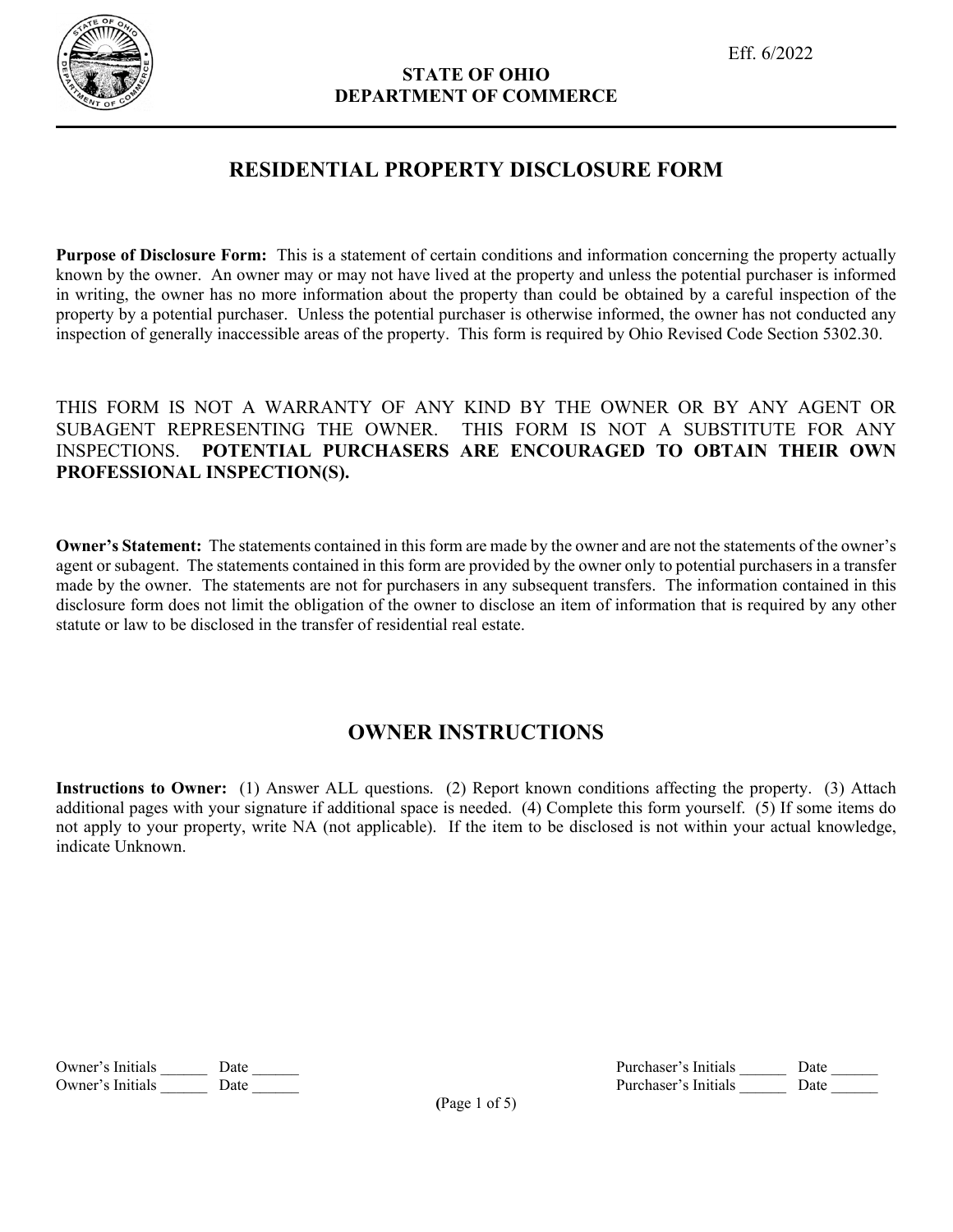

#### **STATE OF OHIO DEPARTMENT OF COMMERCE**

## **Eff. 06/2022**

#### **RESIDENTIAL PROPERTY DISCLOSURE FORM**

|                      | Pursuant to section 5302.30 of the Revised Code and rule 1301:5-6-10 of the Administrative Code.     |                                              |                                                                                                                                                                                                                                                                                                            |
|----------------------|------------------------------------------------------------------------------------------------------|----------------------------------------------|------------------------------------------------------------------------------------------------------------------------------------------------------------------------------------------------------------------------------------------------------------------------------------------------------------|
| Property Address:    | TO BE COMPLETED BY OWNER (Please Print)                                                              |                                              |                                                                                                                                                                                                                                                                                                            |
| Owners Name(s):      |                                                                                                      |                                              |                                                                                                                                                                                                                                                                                                            |
|                      | Date: $\qquad \qquad \qquad .20$                                                                     |                                              |                                                                                                                                                                                                                                                                                                            |
|                      |                                                                                                      |                                              | Owner $\Box$ is $\Box$ is not occupying the property. If owner is occupying the property, since what date:<br>If owner is not occupying the property, since what date:                                                                                                                                     |
|                      |                                                                                                      |                                              | THE FOLLOWING STATEMENTS OF THE OWNER ARE BASED ON OWNER'S ACTUAL KNOWLEDGE                                                                                                                                                                                                                                |
|                      | A) WATER SUPPLY: The source of water supply to the property is (check appropriate boxes):            |                                              |                                                                                                                                                                                                                                                                                                            |
|                      | Public Water Service                                                                                 | $\Box$ Holding Tank                          | $\Box$ Unknown                                                                                                                                                                                                                                                                                             |
|                      | $\Box$ Private Water Service                                                                         | $\Box$ Cistern                               | $\Box$ Other                                                                                                                                                                                                                                                                                               |
|                      | $\Box$ Private Well                                                                                  | $\Box$ Spring                                |                                                                                                                                                                                                                                                                                                            |
|                      | $\Box$ Shared Well                                                                                   | $\Box$ Pond                                  |                                                                                                                                                                                                                                                                                                            |
|                      | $\Box$ Public Sewer<br>$\Box$ Leach Field                                                            | $\Box$ Private Sewer<br>$\Box$ Aeration Tank | Is the quantity of water sufficient for your household use? (NOTE: water usage will vary from household to household) $\Box$ Yes $\Box$ No<br>B) SEWER SYSTEM: The nature of the sanitary sewer system servicing the property is (check appropriate boxes):<br>$\Box$ Septic Tank<br>$\Box$ Filtration Bed |
|                      |                                                                                                      |                                              | If not a public or private sewer, date of last inspection: If not a public or private sewer, date of last inspection:                                                                                                                                                                                      |
| $\Box$ Yes $\Box$ No |                                                                                                      |                                              | Do you know of any previous or current leaks, backups or other material problems with the sewer system servicing the property?<br>If "Yes", please describe and indicate any repairs completed (but not longer than the past 5 years):                                                                     |
|                      | department of health or the board of health of the health district in which the property is located. |                                              | Information on the operation and maintenance of the type of sewage system serving the property is available from the                                                                                                                                                                                       |
|                      | If "Yes", please describe and indicate any repairs completed (but not longer than the past 5 years): |                                              | C) ROOF: Do you know of any previous or current leaks or other material problems with the roof or rain gutters? $\Box$ Yes $\Box$ No                                                                                                                                                                       |
|                      | If "Yes", please describe and indicate any repairs completed:                                        |                                              | D) WATER INTRUSION: Do you know of any previous or current water leakage, water accumulation, excess moisture or other<br>defects to the property, including but not limited to any area below grade, basement or crawl space? $\Box$ Yes $\Box$ No                                                        |
|                      |                                                                                                      |                                              |                                                                                                                                                                                                                                                                                                            |

Owner's Initials Date **Development Development Contains Containing Containing Containing Containing Containing Containing Containing Containing Containing Containing Containing Containing Containing Containing Containing C (**Page 2 of 5)

Owner's Initials Date **Development Development Contains Containing Containing Containing Containing Containing Containing Containing Containing Containing Containing Containing Containing Containing Containing Containing C**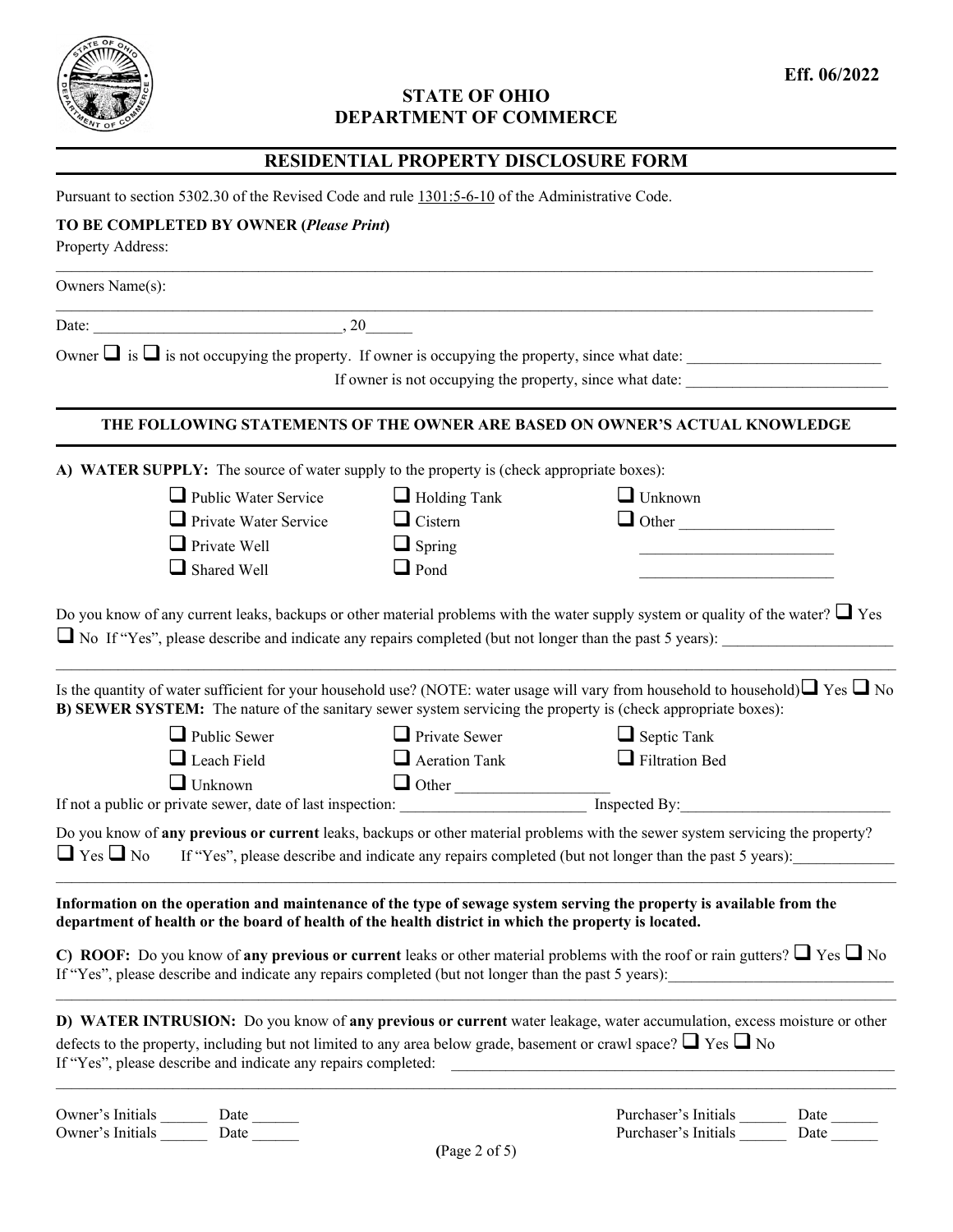| <b>Property Address</b> |  |
|-------------------------|--|
|                         |  |

Do you know of any water or moisture related damage to floors, walls or ceilings as a result of flooding; moisture seepage; moisture condensation; ice damming; sewer overflow/backup; or leaking pipes, plumbing fixtures, or appliances?  $\Box$  Yes  $\Box$  No If "Yes", please describe and indicate any repairs completed:

\_\_\_\_\_\_\_\_\_\_\_\_\_\_\_\_\_\_\_\_\_\_\_\_\_\_\_\_\_\_\_\_\_\_\_\_\_\_\_\_\_\_\_\_\_\_\_\_\_\_\_\_\_\_\_\_\_\_\_\_\_\_\_\_\_\_\_\_\_\_\_\_\_\_\_\_\_\_\_\_\_\_\_\_\_\_\_\_\_\_\_\_\_\_\_\_\_\_\_\_\_\_\_\_\_\_\_\_

Have you ever had the property inspected for mold by a qualified inspector?  $\Box$  Yes  $\Box$  No If "Yes", please describe and indicate whether you have an inspection report and any remediation undertaken:

**Purchaser is advised that every home contains mold. Some people are more sensitive to mold than others. If concerned about this issue, purchaser is encouraged to have a mold inspection done by a qualified inspector.** 

\_\_\_\_\_\_\_\_\_\_\_\_\_\_\_\_\_\_\_\_\_\_\_\_\_\_\_\_\_\_\_\_\_\_\_\_\_\_\_\_\_\_\_\_\_\_\_\_\_\_\_\_\_\_\_\_\_\_\_\_\_\_\_\_\_\_\_\_\_\_\_\_\_\_\_\_\_\_\_\_\_\_\_\_\_\_\_\_\_\_\_\_\_\_\_\_\_\_\_\_\_\_\_\_\_\_\_

**E) STRUCTURAL COMPONENTS (FOUNDATION, BASEMENT/CRAWL SPACE, FLOORS, INTERIOR AND EXTERIOR WALLS):** Do you know of **any previous or current** movement, shifting, deterioration, material cracks/settling (other than visible minor cracks or blemishes) or other material problems with the foundation, basement/crawl space, floors, or interior/exterior walls?

| $\Box$ Yes $\Box$ No If "Yes", please describe and indicate any repairs, alterations or modifications to control the cause or effect of any |
|---------------------------------------------------------------------------------------------------------------------------------------------|
| problem identified (but not longer than the past 5 years):                                                                                  |
|                                                                                                                                             |

\_\_\_\_\_\_\_\_\_\_\_\_\_\_\_\_\_\_\_\_\_\_\_\_\_\_\_\_\_\_\_\_\_\_\_\_\_\_\_\_\_\_\_\_\_\_\_\_\_\_\_\_\_\_\_\_\_\_\_\_\_\_\_\_\_\_\_\_\_\_\_\_\_\_\_\_\_\_\_\_\_\_\_\_\_\_\_\_\_\_\_\_\_\_\_\_\_\_\_\_\_\_\_\_\_\_\_\_

 $\_$  , and the state of the state of the state of the state of the state of the state of the state of the state of the state of the state of the state of the state of the state of the state of the state of the state of the

Do you know of **any previous or current** fire or smoke damage to the property?  $\Box$  Yes  $\Box$  No If "Yes", please describe and indicate any repairs completed:

**F) WOOD DESTROYING INSECTS/TERMITES:** Do you know of **any previous/current** presence of any wood destroying insects/termites in or on the property or any existing damage to the property caused by wood destroying insects/termites?

 $\Box$  Yes  $\Box$  No

If "Yes", please describe and indicate any inspection or treatment (but not longer than the past 5 years):

**G) MECHANICAL SYSTEMS:** Do you know of **any previous or current** problems or defects with the following existing mechanical systems? If your property does not have the mechanical system, mark N/A (Not Applicable).

| 1) Electrical                                              | $\Box$ YES $\Box$ NO $\Box$ N/A |                      | 8) Water softener                                                                                                                       | $\Box$ YES | $\Box$ NO $\Box$ N/A            |            |
|------------------------------------------------------------|---------------------------------|----------------------|-----------------------------------------------------------------------------------------------------------------------------------------|------------|---------------------------------|------------|
| 2) Plumbing (pipes)                                        | $\Box$ YES                      | $\Box$ NO $\Box$ N/A | a. Is water softener leased?                                                                                                            |            | $\Box$ Yes $\Box$ No            |            |
| 3)Central heating                                          | $\Box$ YES $\Box$ NO $\Box$ N/A |                      | 9) Security System                                                                                                                      | $\Box$ YES | $\Box$ NO $\Box$ N/A            |            |
| 4)Central Air conditioning $\Box$ YES $\Box$ NO $\Box$ N/A |                                 |                      | a. Is security system leased?                                                                                                           |            | $\Box$ Yes $\Box$ No            |            |
| 5)Sump pump                                                | $\Box$ YES $\Box$ NO $\Box$ N/A |                      | 10)Central vacuum                                                                                                                       |            | $\Box$ YES $\Box$ NO $\Box$ N/A |            |
| 6)Fireplace/chimney                                        | $\Box$ YES $\Box$ NO $\Box$ N/A |                      | 11) Built in appliances                                                                                                                 | $\Box$ YES | $\Box$ NO                       | $\Box$ N/A |
| 7) Lawn sprinkler                                          | $\Box$ YES $\Box$ NO $\Box$ N/A |                      | 12) Other mechanical systems                                                                                                            |            | $\Box$ YES $\Box$ NO            | $\Box$ N/A |
|                                                            |                                 |                      | If the answer to any of the above questions is "Yes", please describe and indicate any repairs to the mechanical system (but not longer |            |                                 |            |
| than the past 5 years):                                    |                                 |                      |                                                                                                                                         |            |                                 |            |

 $\mathcal{L}_\mathcal{L} = \mathcal{L}_\mathcal{L} = \mathcal{L}_\mathcal{L} = \mathcal{L}_\mathcal{L} = \mathcal{L}_\mathcal{L} = \mathcal{L}_\mathcal{L} = \mathcal{L}_\mathcal{L} = \mathcal{L}_\mathcal{L} = \mathcal{L}_\mathcal{L} = \mathcal{L}_\mathcal{L} = \mathcal{L}_\mathcal{L} = \mathcal{L}_\mathcal{L} = \mathcal{L}_\mathcal{L} = \mathcal{L}_\mathcal{L} = \mathcal{L}_\mathcal{L} = \mathcal{L}_\mathcal{L} = \mathcal{L}_\mathcal{L}$ 

#### **H) PRESENCE OF HAZARDOUS MATERIALS:** Do you know of the **previous or current** presence of any of the below identified hazardous materials on the property?

| 1) Lead-Based Paint                         | $\Box$ Yes $\Box$ No $\Box$ Unknown                                                                                              |
|---------------------------------------------|----------------------------------------------------------------------------------------------------------------------------------|
| 2) Asbestos                                 | $\Box$ Yes $\Box$ No $\Box$ Unknown                                                                                              |
| 3) Urea-Formaldehyde Foam Insulation        | $\Box$ Yes $\Box$ No $\Box$ Unknown                                                                                              |
| 4) Radon Gas                                | $\Box$ Yes $\Box$ No $\Box$ Unknown                                                                                              |
| a. If "Yes", indicate level of gas if known |                                                                                                                                  |
| 5) Other toxic or hazardous substances      | $\Box$ Yes $\Box$ No $\Box$ Unknown                                                                                              |
|                                             | If the answer to any of the above questions is "Yes", please describe and indicate any repairs, remediation or mitigation to the |
| property:                                   |                                                                                                                                  |

| Owner's Initials | Date |  |
|------------------|------|--|
| Owner's Initials | Date |  |

| Owner's<br>Initials  | Jate | Purchaser′s<br>-Initials | Jate |
|----------------------|------|--------------------------|------|
| Owner's<br>-Initials | ate  | Purchaser's Initials     | Jate |

\_\_\_\_\_\_\_\_\_\_\_\_\_\_\_\_\_\_\_\_\_\_\_\_\_\_\_\_\_\_\_\_\_\_\_\_\_\_\_\_\_\_\_\_\_\_\_\_\_\_\_\_\_\_\_\_\_\_\_\_\_\_\_\_\_\_\_\_\_\_\_\_\_\_\_\_\_\_\_\_\_\_\_\_\_\_\_\_\_\_\_\_\_\_\_\_\_\_\_\_\_\_\_\_\_\_\_\_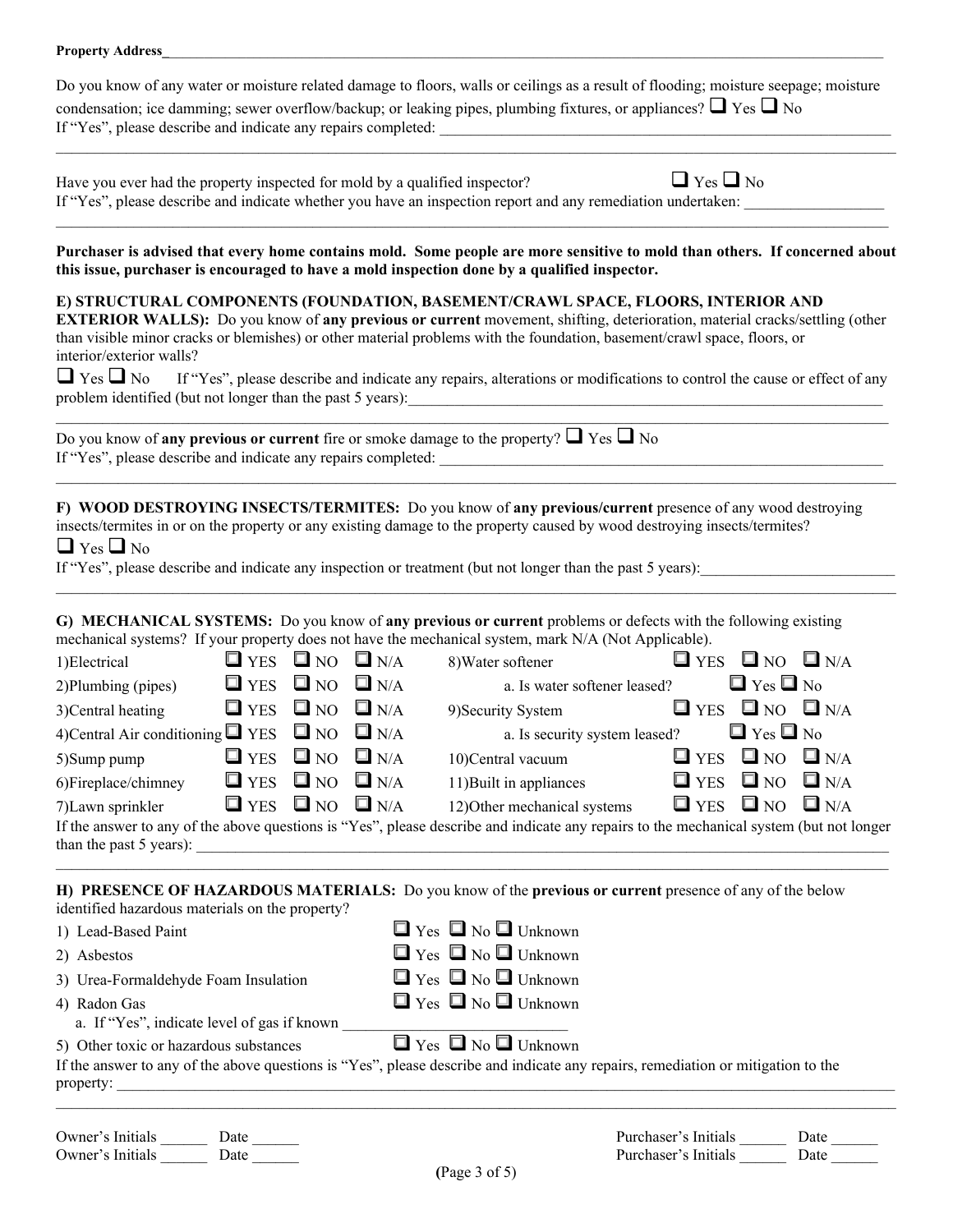| <b>Property Address</b>                                                                          |                      |                                                                                                                                                                                                                                                                                                                                                              |                      |
|--------------------------------------------------------------------------------------------------|----------------------|--------------------------------------------------------------------------------------------------------------------------------------------------------------------------------------------------------------------------------------------------------------------------------------------------------------------------------------------------------------|----------------------|
|                                                                                                  |                      | I) UNDERGROUND STORAGE TANKS/WELLS: Do you know of any underground storage tanks (existing or removed), oil or<br>natural gas wells (plugged or unplugged), or abandoned water wells on the property? $\Box$ Yes $\Box$ No                                                                                                                                   |                      |
|                                                                                                  |                      | Do you know of any oil, gas, or other mineral right leases on the property? $\Box$ Yes $\Box$ No                                                                                                                                                                                                                                                             |                      |
|                                                                                                  |                      | Purchaser should exercise whatever due diligence purchaser deems necessary with respect to oil, gas, and other mineral rights.<br>Information may be obtained from records contained within the recorder's office in the county where the property is located.                                                                                               |                      |
| J) FLOOD PLAIN/LAKE ERIE COASTAL EROSION AREA:                                                   |                      |                                                                                                                                                                                                                                                                                                                                                              |                      |
| Is the property located in a designated flood plain? $\Box$ Yes $\Box$ No $\Box$ Unknown         |                      |                                                                                                                                                                                                                                                                                                                                                              |                      |
|                                                                                                  |                      | $\Box$ Yes $\Box$ No $\Box$ Unknown<br>Is the property or any portion of the property included in a Lake Erie Coastal Erosion Area?                                                                                                                                                                                                                          |                      |
| affecting the property? $\Box$ Yes $\Box$ No<br>problems (but not longer than the past 5 years): |                      | K) DRAINAGE/EROSION: Do you know of any previous or current flooding, drainage, settling or grading or erosion problems<br>If "Yes", please describe and indicate any repairs, modifications or alterations to the property or other attempts to control any<br><u> 1980 - Jan Barbara, margaret eta biztanleria (h. 1980).</u>                              |                      |
|                                                                                                  |                      | L) ZONING/CODE VIOLATIONS/ASSESSMENTS/HOMEOWNERS' ASSOCIATION: Do you know of any violations of<br>building or housing codes, zoning ordinances affecting the property or any nonconforming uses of the property? $\Box$ Yes $\Box$ No                                                                                                                       |                      |
|                                                                                                  |                      | Is the structure on the property designated by any governmental authority as a historic building or as being located in an historic<br>district? (NOTE: such designation may limit changes or improvements that may be made to the property). $\Box$ Yes $\Box$ No                                                                                           |                      |
| If "Yes", please describe:                                                                       |                      | Do you know of any recent or proposed assessments, fees or abatements, which could affect the property? $\Box$ Yes $\Box$ No                                                                                                                                                                                                                                 |                      |
| List any assessments paid in full (date/amount)<br>List any current assessments:                 |                      | Length of payment (years ________ months ______)                                                                                                                                                                                                                                                                                                             |                      |
| If "Yes", please describe (amount)                                                               |                      | Do you know of any recent or proposed rules or regulations of, or the payment of any fees or charges associated with this property,<br>including but not limited to a Community Association, SID, CID, LID, etc. $\Box$ Yes $\Box$ No<br><u> 1989 - Johann Barbara, martxa alemaniar argumento este alemaniar alemaniar alemaniar alemaniar alemaniar al</u> |                      |
| following conditions affecting the property?                                                     |                      | M) BOUNDARY LINES/ENCROACHMENTS/SHARED DRIVEWAY/PARTY WALLS: Do you know of any of the                                                                                                                                                                                                                                                                       |                      |
| 1) Boundary Agreement                                                                            | $\Box$ Yes $\Box$ No | 4) Shared Driveway                                                                                                                                                                                                                                                                                                                                           | $\Box$ Yes $\Box$ No |
| 2) Boundary Dispute                                                                              | $\Box$ Yes $\Box$ No | 5) Party Walls                                                                                                                                                                                                                                                                                                                                               | $\Box$ Yes $\Box$ No |
| 3) Recent Boundary Change                                                                        | $\Box$ Yes $\Box$ No | 6) Encroachments From or on Adjacent Property                                                                                                                                                                                                                                                                                                                | $\Box$ Yes $\Box$ No |
|                                                                                                  |                      | N) OTHER KNOWN MATERIAL DEFECTS: The following are other known material defects in or on the property:                                                                                                                                                                                                                                                       |                      |
|                                                                                                  |                      |                                                                                                                                                                                                                                                                                                                                                              |                      |

For purposes of this section, material defects would include any non-observable physical condition existing on the property that could be dangerous to anyone occupying the property or any non-observable physical condition that could inhibit a person's use of the property.

| Owner'<br>-Initials | Jate | -Initials<br>urchaser´s | Jate |
|---------------------|------|-------------------------|------|
| Owner's Initials    | Jate | Purchaser´s Initials.   | Jate |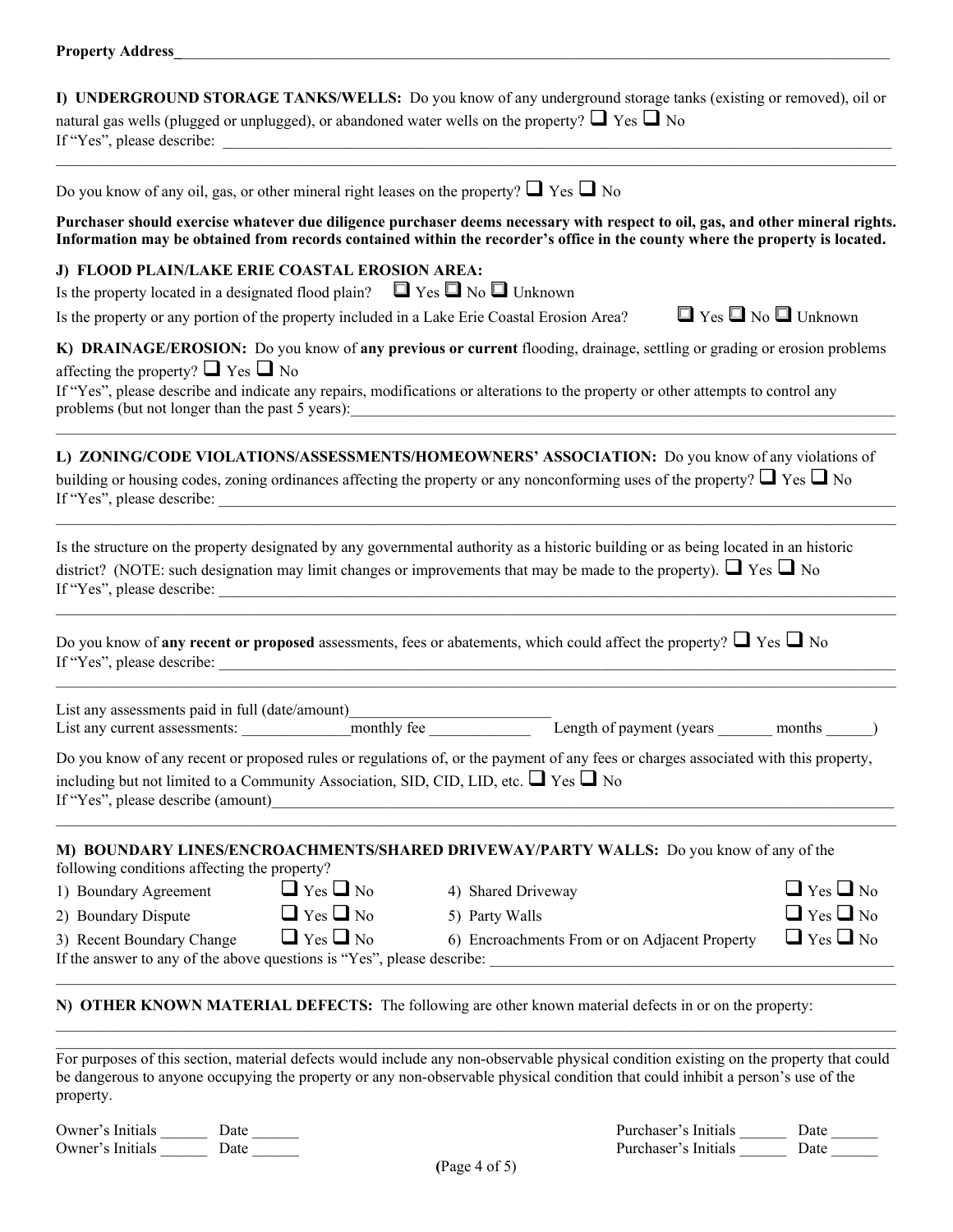## **CERTIFICATION OF OWNER**

**Owner certifies that the statements contained in this form are made in good faith and based on his/her actual knowledge as of the date signed by the Owner. Owner is advised that the information contained in this disclosure form does not limit the obligation of the owner to disclose an item of information that is required by any other statute or law or that may exist to preclude fraud, either by misrepresentation, concealment or nondisclosure in a transaction involving the transfer of residential real estate.**

**OWNER: \_\_\_\_\_\_\_\_\_\_\_\_\_\_\_\_\_\_\_\_\_\_\_\_\_\_\_\_\_\_\_\_\_\_\_\_\_\_\_\_\_\_\_\_\_\_ DATE: \_\_\_\_\_\_\_\_\_\_\_\_\_\_\_\_\_\_\_\_\_\_\_\_\_\_\_\_\_\_\_**

**OWNER:** \_\_\_\_\_\_\_\_\_\_\_\_\_\_\_\_\_\_\_\_\_\_\_\_\_\_\_\_\_\_\_\_\_\_\_\_\_\_\_\_\_\_\_\_\_\_ **DATE: \_\_\_\_\_\_\_\_\_\_\_\_\_\_\_\_\_\_\_\_\_\_\_\_\_\_\_\_\_\_\_**

# **RECEIPT AND ACKNOWLEDGEMENT OF POTENTIAL PURCHASERS**

Potential purchasers are advised that the owner has no obligation to update this form but may do so according to Revised Code Section 5302.30(G). Pursuant to Ohio Revised Code Section 5302.30(K), if this form is not provided to you prior to the time you enter into a purchase contract for the property, you may rescind the purchase contract by delivering a signed and dated document of rescission to Owner or Owner's agent, provided the document of rescission is delivered *prior* to all three of the following dates: 1) the date of closing; 2) 30 days after the Owner accepted your offer; and 3) within 3 business days following your receipt or your agent's receipt of this form or an amendment of this form.

**Owner makes no representations with respect to any offsite conditions. Purchaser should exercise whatever due diligence purchaser deems necessary with respect to offsite issues that may affect purchaser's decision to purchase the property.**

**Purchaser should exercise whatever due diligence purchaser deems necessary with respect to Ohio's Sex Offender Registration and Notification Law (commonly referred to as "Megan's Law"). This law requires the local Sheriff to provide written notice to neighbors if a sex offender resides or intends to reside in the area. The notice provided by the Sheriff is a public record and is open to inspection under Ohio's Public Records Law. If concerned about this issue, purchaser assumes responsibility to obtain information from the Sheriff's office regarding the notices they have provided pursuant to Megan's Law.**

**Purchaser should exercise whatever due diligence purchaser deems necessary with respect to abandoned underground mines. If concerned about this issue, purchaser assumes responsibility to obtain information from the Ohio Department of Natural Resources. The Department maintains an online map of known abandoned underground mines on their website at [www.dnr.state.oh.us.](http://www.dnr.state.oh.us/)**

**Purchaser should exercise whatever due diligence purchaser deems necessary with respect to the potential presence of hazardous materials (Radon Gas, lead pipes, toxic mold, etc.) that may affect the purchaser's decision to purchase the property. See Appendix A for a list of resources.**

I/WE ACKNOWLEDGE RECEIPT OF A COPY OF THIS DISCLOSURE FORM AND UNDERSTAND THAT THE STATEMENTS ARE MADE BASED ON THE OWNERS ACTUAL KNOWLEDGE AS OF THE DATE SIGNED BY THE OWNER.

My/Our Signature below does not constitute approval of any disclosed condition as represented herein by the owner.

| <b>PURCHASER:</b> | DATE: |
|-------------------|-------|
| <b>PURCHASER:</b> | DATE: |

(Page 5 of 5)